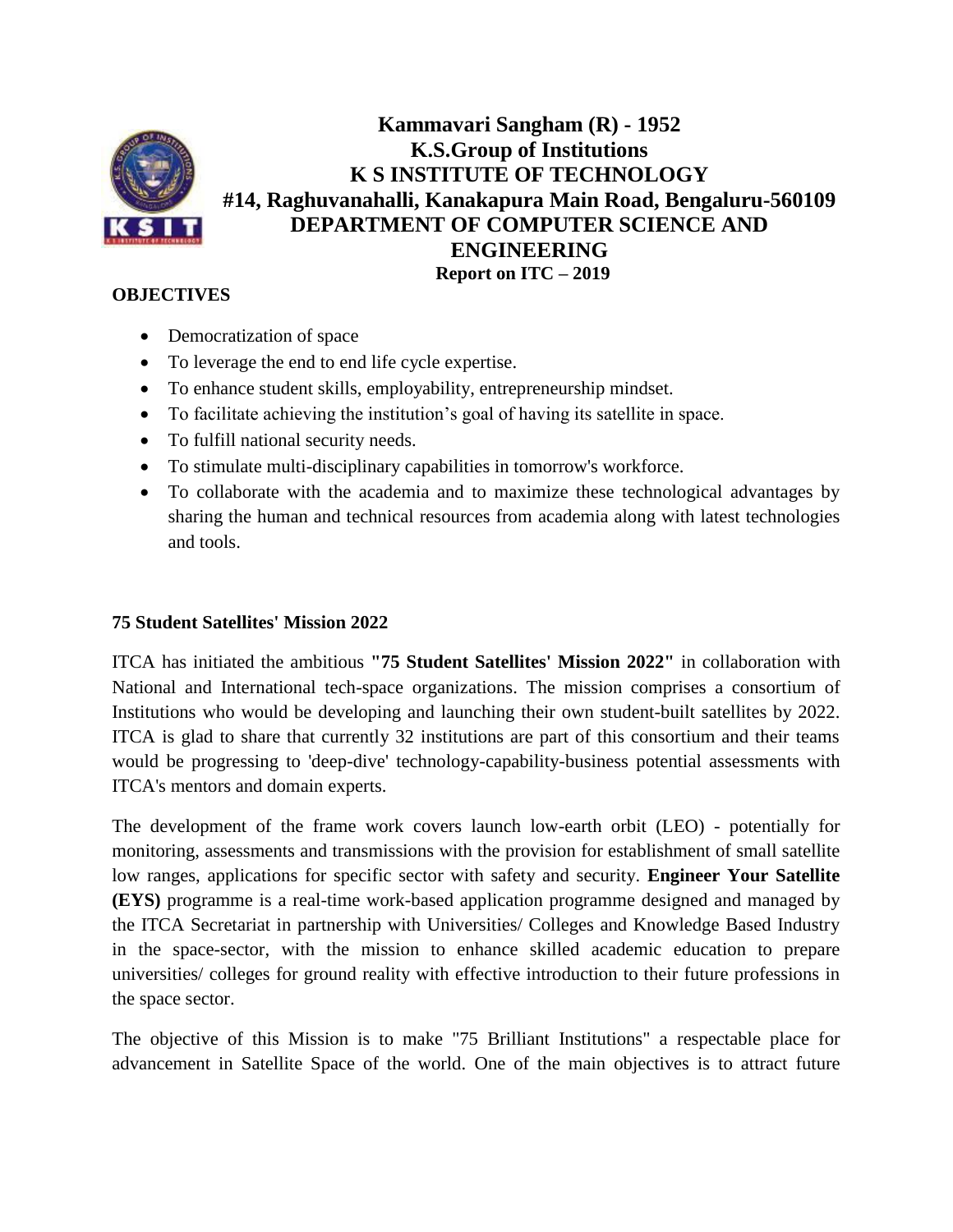scientists and engineers to the Space Sector by transforming knowledge, know-how and standards in all field of space technology.

Student Satellites gained prominence globally as a hands-on education tool and has emerged as a trend to build experiential learning and demonstrate enhanced practice-based outcomes. For a nation that is growing at a fast pace, student satellite mission presents a unique opportunity to develop innovative public private partnerships to enhance education at all levels.

Students of participating institutions would come from different disciplines and get to build nano satellites weighing between 3 and 12 kg. They may demonstrate a novel concept, science experiment, or technology in orbit.

Student Satellites offers the unique advantage of shorter development lifecycles, manageable set of requirements resulting in scaled-down complexity, shorter mission life and an acceptable risk of the mission for the Institutions.

# **Technical Sessions**

- Inaugural Programme.
- Plenary session Human digitalization: Future intelligence.
- Inaugural and plenary session: International seminar on 75 students' satellites mission 2022.
- Technologies and development models for accelerated student satellite mission.
- UNISEC India sponsored session: Developing your small satellite project mission.
- Business plan and opportunities for Indo-Israel SpaceTech investments initiative.
- Concluding session-New space sustainability: Small satellites for software defined industry performance.
- Valedictory session.

# **Duchifat-1**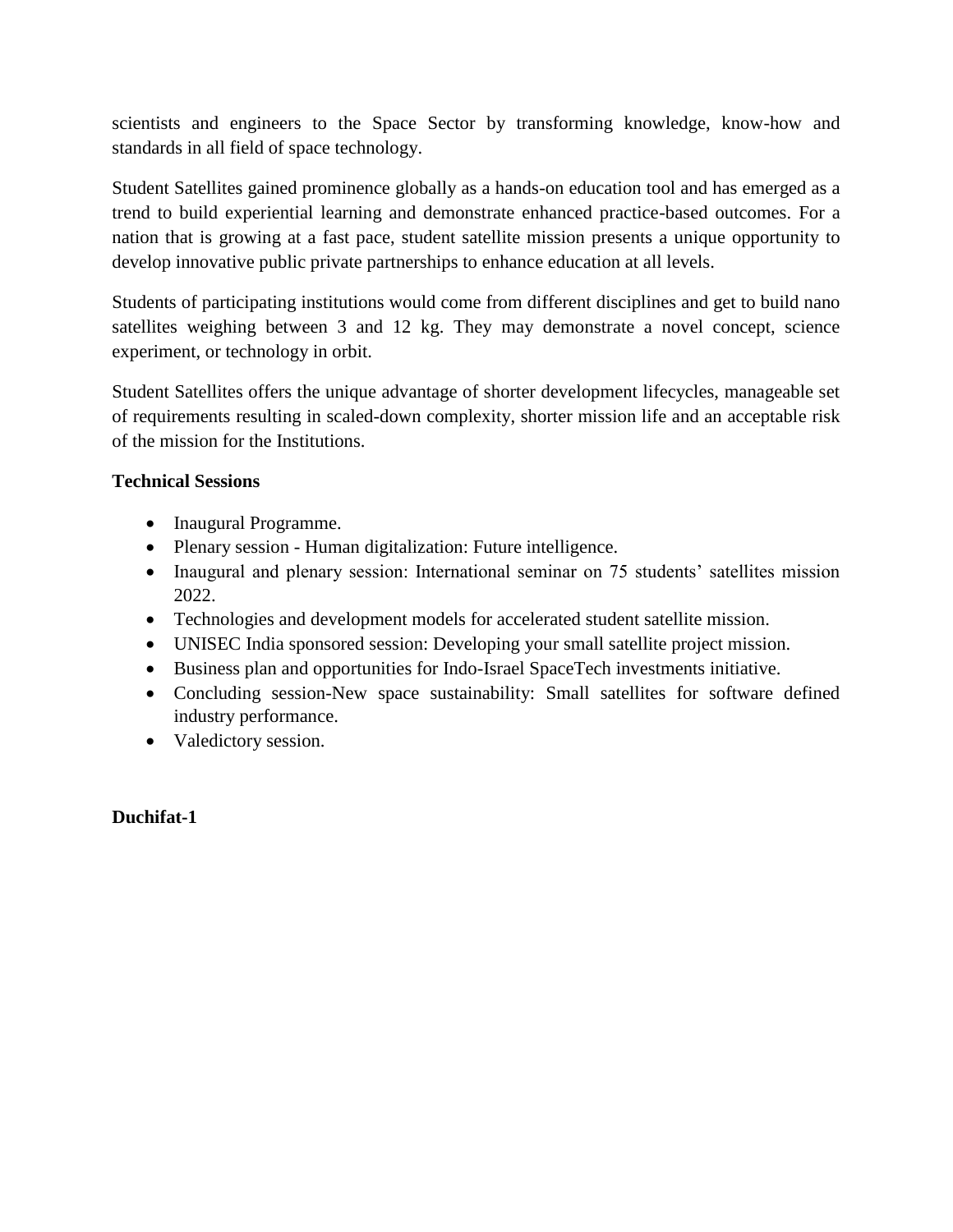Duchifat-1 – a 1U CubeSat – is an experimental and educational spacecraft developed at Herzliya Science Centre, Israel. The main objective of the mission is the transmission of realtime data from the satellite to ground stations using the amateur radio frequencies. The satellite



will link to a number of LEO satellites and ground stations using the Automatic Position Reporting System (APRS) protocol. This will allow remote access for worldwide position/status reporting using simple mobile radios with omni-directional antennas. Real time position reporting is accomplished using GPS data. Duchifat-1 will be capable of transmitting a variety of data including short text messages and telemetry data acting as a digipeater. The APRS protocol is useful for SAR (Search and

Rescue) and CAP (Civil Air Patrol) missions.

# **Hoopoe (Duchifat 2, QB50 IL01)**

Hoopoe is an Israeli 2U-CubeSat constructed by the Space Laboratory of the Herzliya Science Center as part of the QB50 mission.The purpose of this CubeSat includes upper atmosphere science, radio communication experiments, technology demonstrator, education, training and outreach.

As a payload for QB50, the satellite carries a multineedle Langmuir probe (mNLP) sampling the electron density of the space around it, Thermistors and a Magnetometer.

The satellite was launched with the bulk of the QB50 constellation to the ISS in 2017, from where the satellite was deployed on 18 May 2017.

# **Duchifat 3**

The Israeli student satellite Duchifat-3 is an experimental and educational spacecraft developed and built by students of secondary schools at the Space Laboratory of the Herzliya Science Centre (HSC). It is built to the 3U CubeSat standard.



Duchifat-3 has three missions which will operate in

parallel: high-school students educational satellite on-board camera for earth imaging amateur radio transponder and APRS digipeater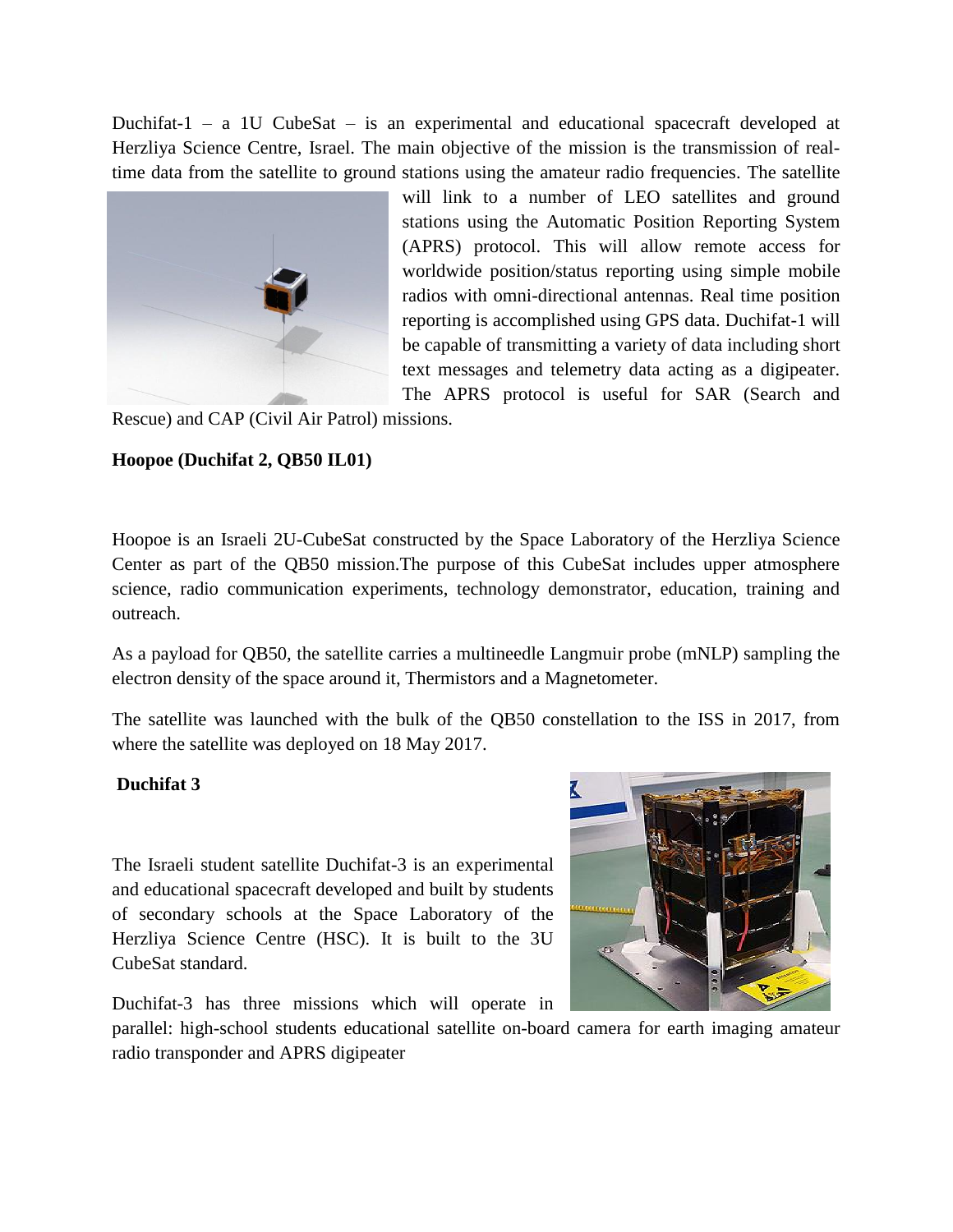A launch has not yet defined but is expected to be into a 500-600 km sun-synchroneous orbit in late 2018.

# **TAU (spacecraft)**

Stellar parallax is the basis for the parsec, which is the distance from the Sun to an astronomical object that has a parallax angle of one arcsecond. (1 AU and 1 pc are not to scale, 1 pc =  $\sim$ 206265 AU) What TAU would do is use its distance from the Earth to make the parallax measurement, so rather than just 1 AU as with an Earth-based annual parallax it would be hundreds of AU. This would increase the distance measurement horizon from about 500 light years for the Hipparcos satellite to 250 000 light years.

TAU (Thousand Astronomical Units) was a proposed unmanned space probe that would go to a distance of one thousand astronomical units (1000 AU) from the Earth and Sun by NASA/JPL in 1987 using tested technology. One scientific purpose would be to measure the distance to other stars via stellar parallax. Studies continued into 1990, working with a launch in the 2005–2010 timeframe.

It was a proposed nuclear electric rocket spacecraft that used a 1 MW fission reactor and an ion drive (with a burn time of about 10 years) to reach a distance of 1000 AU in 50 years.The primary goal of the mission was to improve parallax measurements of the distances to stars inside and outside the Milky Way, with secondary goals being the study of the heliopause, measurements of conditions in the interstellar medium, and (via communications with Earth) tests of general relativity.

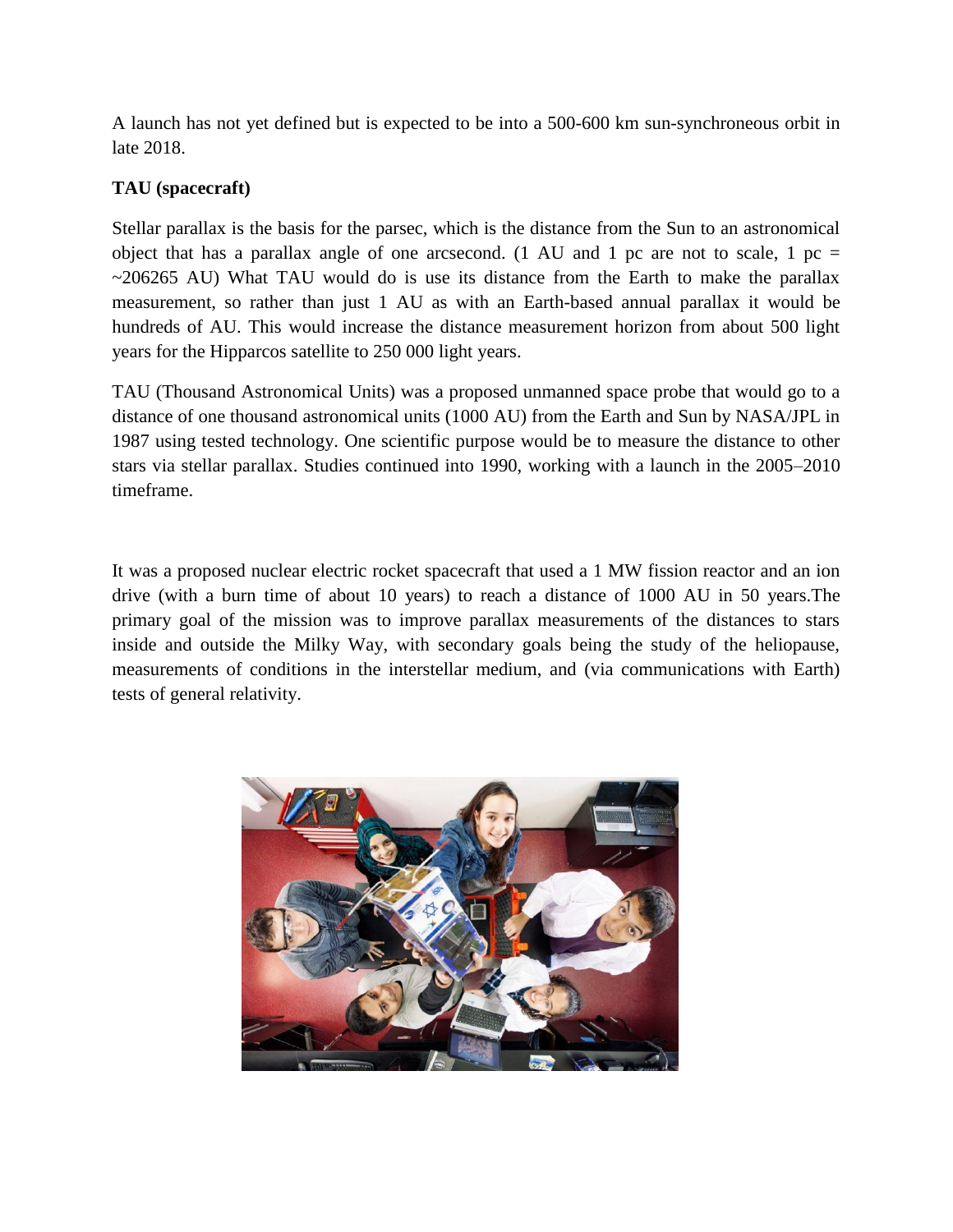### **Space law**

Space law is the body of law governing space-related activities, encompassing both international and domestic agreements, rules, and principles.Parameters of space law include space exploration, liability for damage, weapons use, rescue efforts, environmental preservation, information sharing, new technologies, and ethics.Other fields of law, such as administrative law, intellectual property law, arms control law, insurance law, environmental law, criminal law, and commercial law, are also integrated within space law.

The origins of space law date back to 1919, with international law recognizing each country's sovereignty over the airspace directly above their territory, later reinforced at the Chicago Convention in 1944. The onset of domestic space programs during the Cold War propelled the official creation of international space policy (i.e. the International Geophysical Year) initiated by the International Council of Scientific Unions. The Soviet Union's 1957 launch of the world's first artificial satellite, Sputnik 1, directly spurred the United States Congress to pass the Space Act, thus creating the National Aeronautics and Space Administration (NASA).Because space exploration required crossing transnational boundaries, it was during this era where space law



became a field independent from traditional aerospace law.

## **National law**

Space law also encompasses national laws, and many countries have passed national space legislation in recent years. The Outer Space Treaty gives responsibility for regulating space activities, including both government and private sector, to the individual

countries where the activity is taking place. If a national of, or an organization incorporated in one country launches a spacecraft in a different country, interpretations differ as to whether the home country or the launching country has jurisdiction.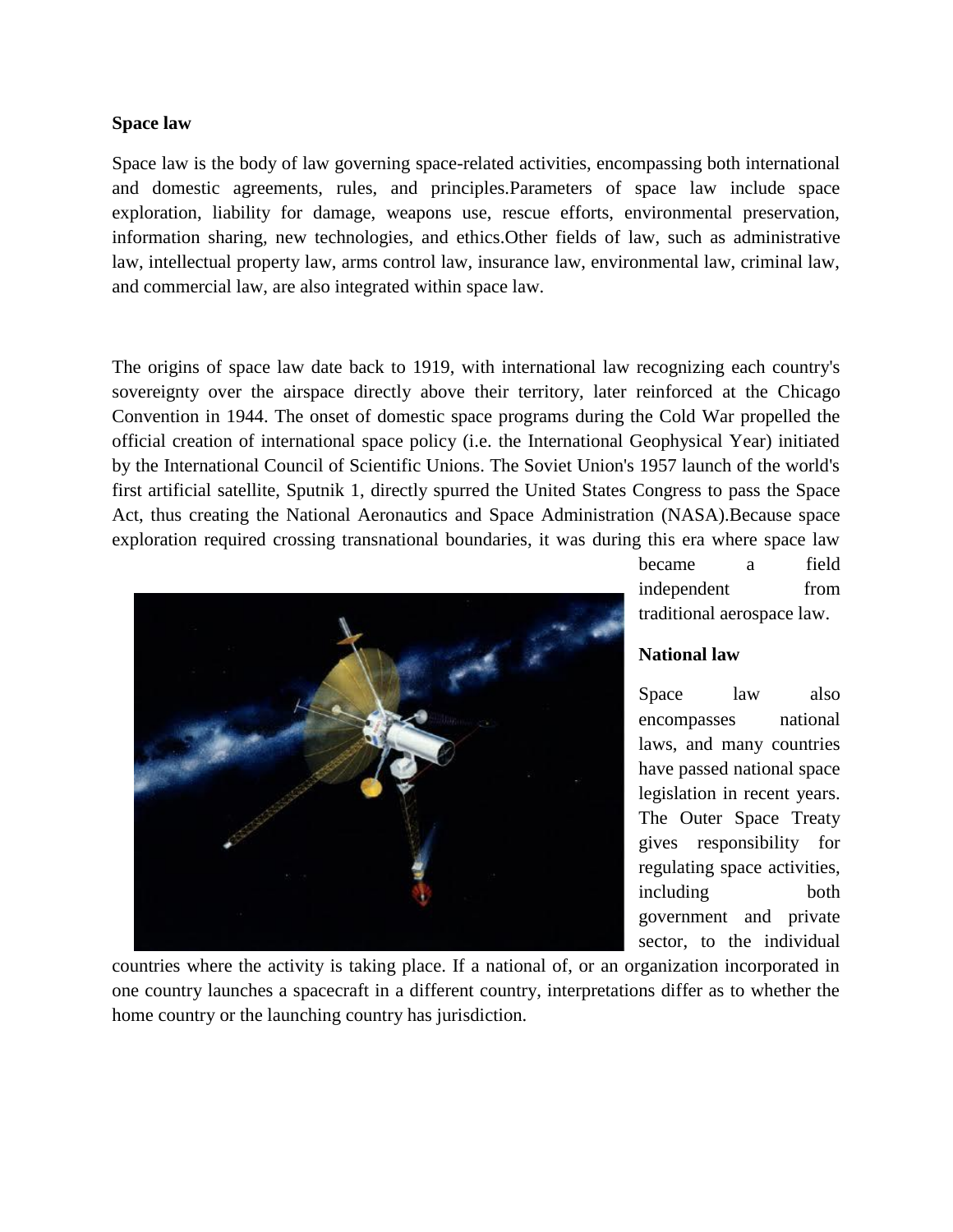The Outer Space Treaty also incorporates the UN Charter by reference, and requires parties to ensure that activities are conducted in accordance with other forms of international law such as customary international law (the custom and practice of states).The advent of commercial activities like space mining, space tourism, private exploration, and the development of many commercial spaceports, is leading many countries[which?] to consider how to regulate private space activities.[33] The challenge is to regulate these activities in a manner that does not hinder or preclude investment, while still ensuring that commercial activities comply with international law. The developing nations are concerned that the spacefaring nations will monopolize space resources.

#### **Launch vehicle**

verified in body]



satellites, robotic spacecraft, scientific probes, landers, rovers, and many more. Orbital spaceflight is difficult and expensive, with progress limited by the underlying technology as much as human and societal factors.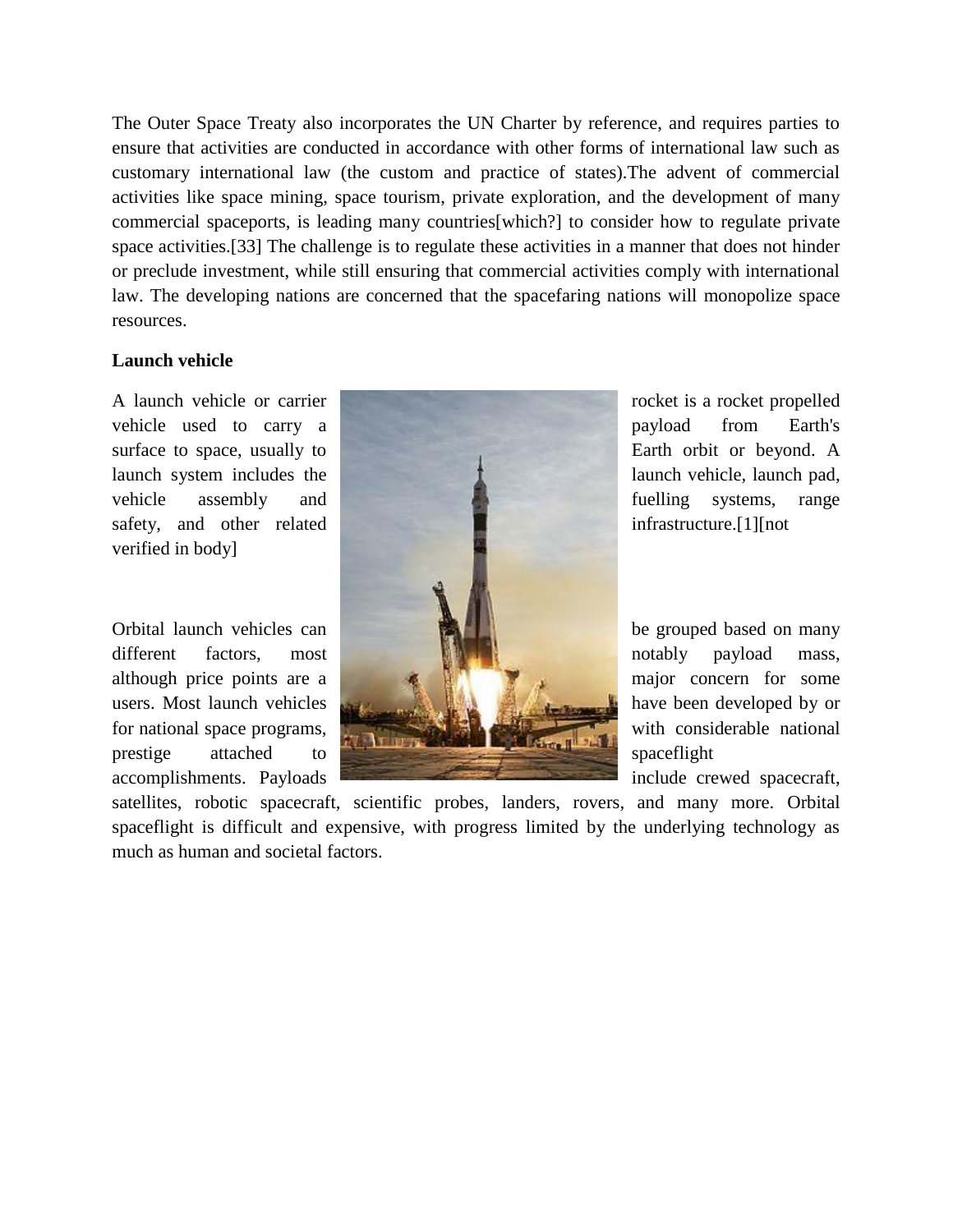### **Speaker's Thoughts:**

**1.Dr.Y.S.Rajan Padma Shri Awardee Former Chairman,NIT Manipur Former Vice Chancellor,Punjab Technical University**

ITCA Collaboration Platform involving industries - a great movement.

ITCA Programme integrates Technology landscape and Funding.

Space Initiatives are very demanding and need detailed System Design and Interface Definition.

Mission definition and payload identification are very critical.

**2.Dr.Meir Ariel Director General The Herzliya Science Center and Director, Nano Satellite Center University of Tel Aviv, ISRAEL**

ISRAEL open to build fruitful and productive collaboration and cooperation between Israeli and Indian Universities. Global space sector operating independently of governments Nanosatellites: Representative of new Space tools for education, Israeli partnership: Envisioned for Reliable and Space proven HW Comprehensive, curated training programme to help build competencies in Space & Satellite Technologies.

# **3.Prof.M.Krishnaswamy Project Director-NIUSAT Former Programme Director IRS Satellites,ISRO**

Student satellite development is a multi-disciplinary and complex technology development process. Satellite requires high reliability of operation, reliability prediction and analysis before launch is essential. Stringent Process, Quality Control and Inspection procedures are critical Management and leadership support and commitment is extremely crucial for project success. Design and Deployment of Small Satellites requires contemporary design knowledge and Quick Reaction Time.





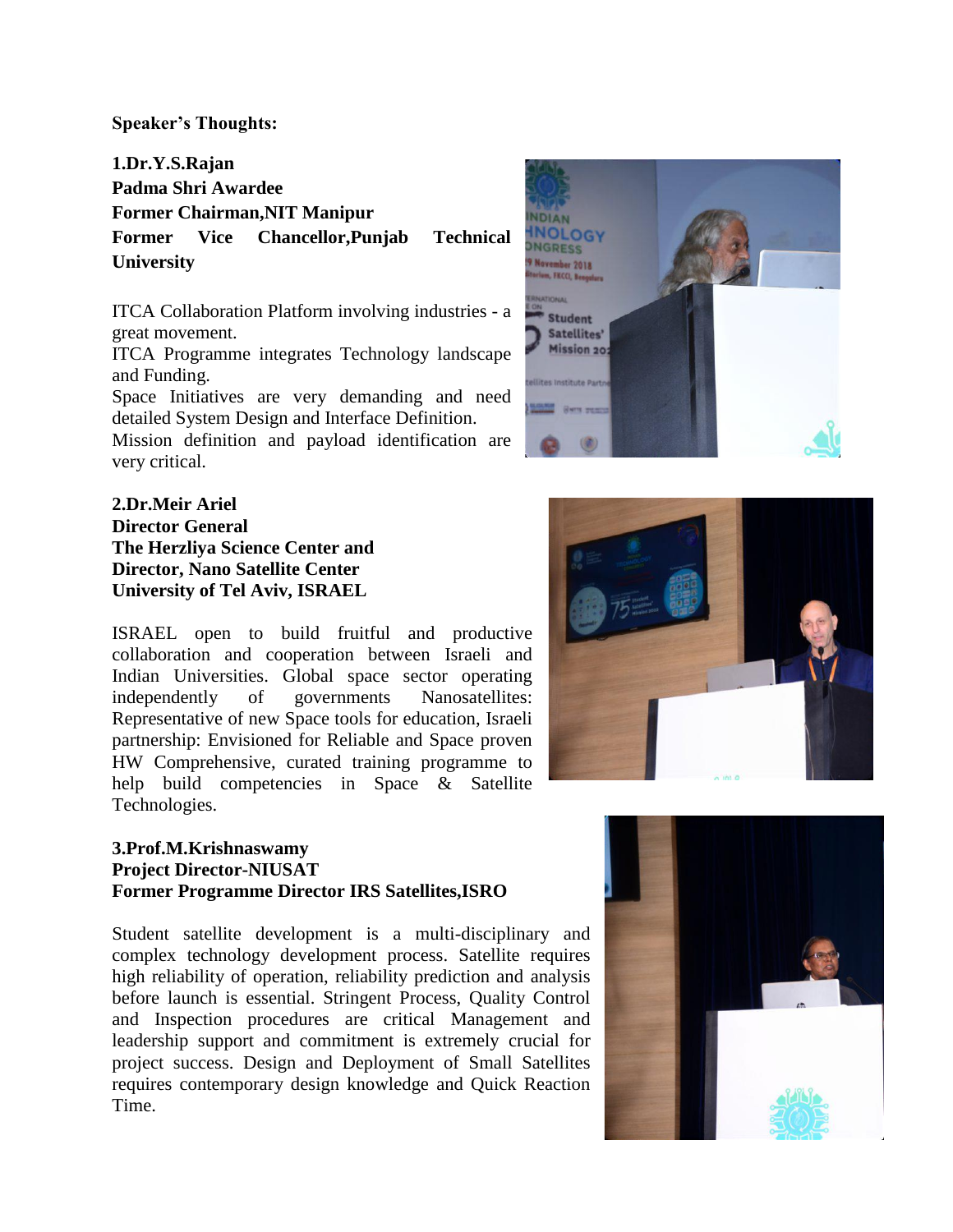Small Satellite Formation / Constellation when undertaken in parallel with industry derisks space asset availability.

## **4.Prof. R.M.Vasagam Padma Shri Awardee Chairma,National Advisory Committee Students Satellites Mission 2022**

Mission and Goal Setting is critical for student satellite development. Interdisciplinary learning is essential for successful engineering education Need to build expertise in batteries and solar panel technologies. Integrated Packaging of Technology and Funding for Student Satellite Development.

**5.Mr.R.K.Rajangam President Planet Aerospace Former Project Director INSAT-4B,ISRO**

Mission management is critical for success of student-centric satellite initiatives. Constellation approach for small satellite development is the new paradigm. Complex State-of-the-art technologies with Interdependent Designs Spacecraft Architecture: Integrated Approach to both payload systems and platform systems. Major drivers for spacecraft design (3Ps): Payload, Power, Propulsion. Use of standardized hardware simplifies satellite

configuration and gives advantage in lead time. Project teams require 3Ps to succeed: Passion, Patience, and Perseverance.

# **6.Mr.Aravind Kilaru Executive Member IET Satellite Systems and Applications Network**

Satellite Systems and Applications can facilitate better communication leading to building smart cities. Satellite technology can help promote automated vehicles with resulting safe and efficient movement of people, goods and services. Standardization and Collaboration are key for Success.



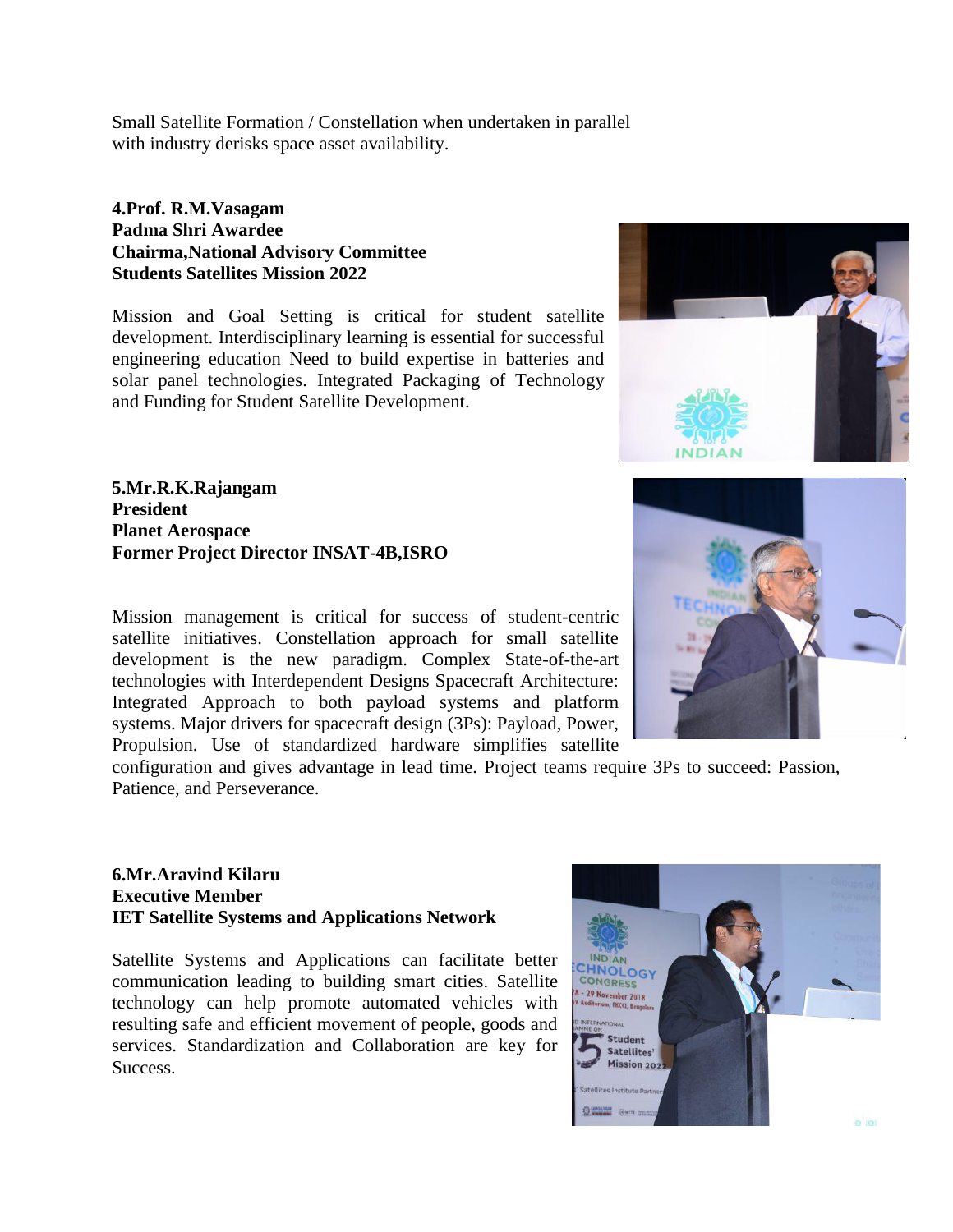# **7.Prof.B.Dattaguru Padma Shri Awardee Department of Aerospace Engineering Indian Institute of Science**

Academic Institutions need to also look at 'Experiential Learning' or "Teach Using Hands".

Essential that Workforce are trained to pilot the 'Make in India' Mission. Small satellites can be built a affordable lower costs and within shorter time-lines Smart Materials, Smart Structures, Digital Twin are key paradigms.

# **8.Dr.K.Gopalakrishnan Secretary General Indian Technology Congress Association, Students Satellite Mission 2022**

Systems Engineering is key for developing quality engineering Workforce. Development of contemporary curriculum to build Satellite Competency. UNISEC India has extended to support ITCA's 75 Student Satellite Mission. Engineering Model Classroom Satellites of 2U built on COTS Components. Organized contest to shortlist viable mission ideas. Customizable engagement model for Institutions for SmallSat Development including Multiple spinoffs with significant value for Institutional brand building.

**9.Mr.M.Venkata Rao Member,Executive Committee, Planet Aerospace and Former Project Director (Oceansat and Resourcesat),ISRO**

Development of CubeSats with standardized interfaces has been a technology disruption driving nanosatellite development globally. Student Satellites facilitates hands on experience for students in developing hardware, software, systems integration and project management. Nanosatellites has the potential for commercial application and operational services in earth observation & telecommunication.